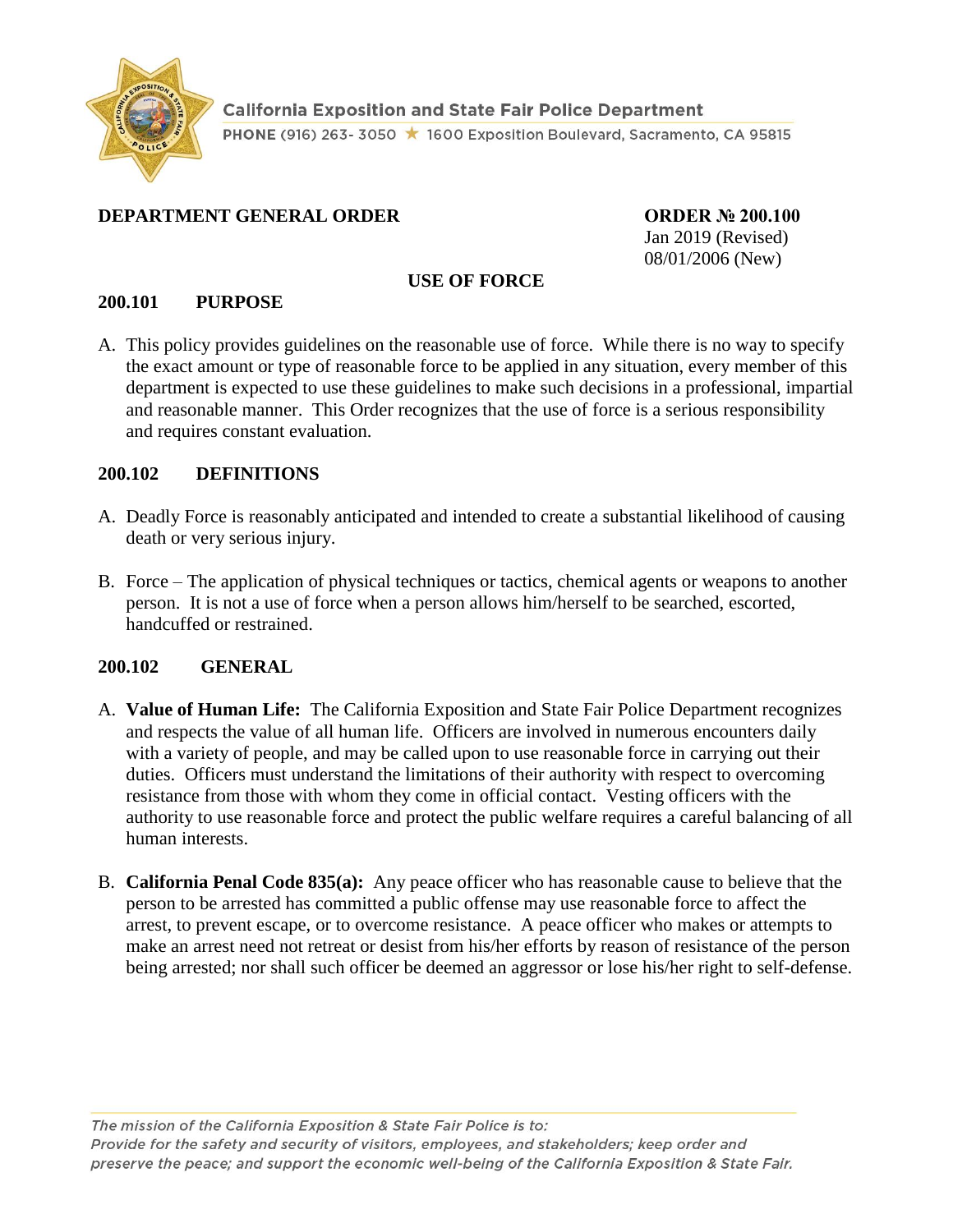## **200.103 POLICY**

- A. **Policy:** It is the policy of this Department that officers shall use only that force which is reasonable, given the facts and circumstances perceived by the officer at the time of the event, to effectively bring an incident under control. "Objective Reasonableness" of the force used must be judged from the perspective of a reasonable officer on the scene at the time of the incident.
	- 1. Conditions Justifying the Use of Force: Officers may use force in the performance of their duties when they reasonably believe that any of the following conditions exist:
		- a. In self-defense or in defense of another person;
		- b. To prevent the commission of a public offense;
		- c. To effect a lawful arrest, to prevent escape, or to overcome resistance;
		- d. To protect a person from injuring him/herself;
		- e. To prevent the destruction of evidence.
	- 2. **Deadly Force:** Officers may use deadly force in the performance of their duties when the following conditions exist:
		- a. In self-defense or defense of another person when the officer has a reasonable belief that there is imminent danger of death or great bodily injury.

**Note:** Imminent does not mean immediate or instantaneous. An imminent danger may exist if the suspect is not at that very moment pointing a weapon at someone. For example, an imminent danger may exist if an officer reasonably believes any of the following:

The person has a weapon or is attempting to access one and it is reasonable to believe the person intends to use it against the officer or another. The person is capable of causing serious bodily injury or death without a weapon (e.g. motor vehicle) and it is reasonable to believe the person intends to do so.

- b. To effect an arrest, prevent an escape or recapture an escapee, when the officer has a reasonable belief that the suspect has committed or attempted to commit a violent crime involving the threat of death or great bodily injury, or may cause death or great bodily injury to an officer or another person, should the suspect escape.
- c. In each situation above, where feasible, an officer should issue a verbal warning prior to discharging their firearm.
- 3. **Objective of Force:** The objective of applying reasonable force is to control persons and incidents, thereby minimizing injury to all persons involved. Nothing in this policy requires an officer to actually sustain physical injury before applying physical force.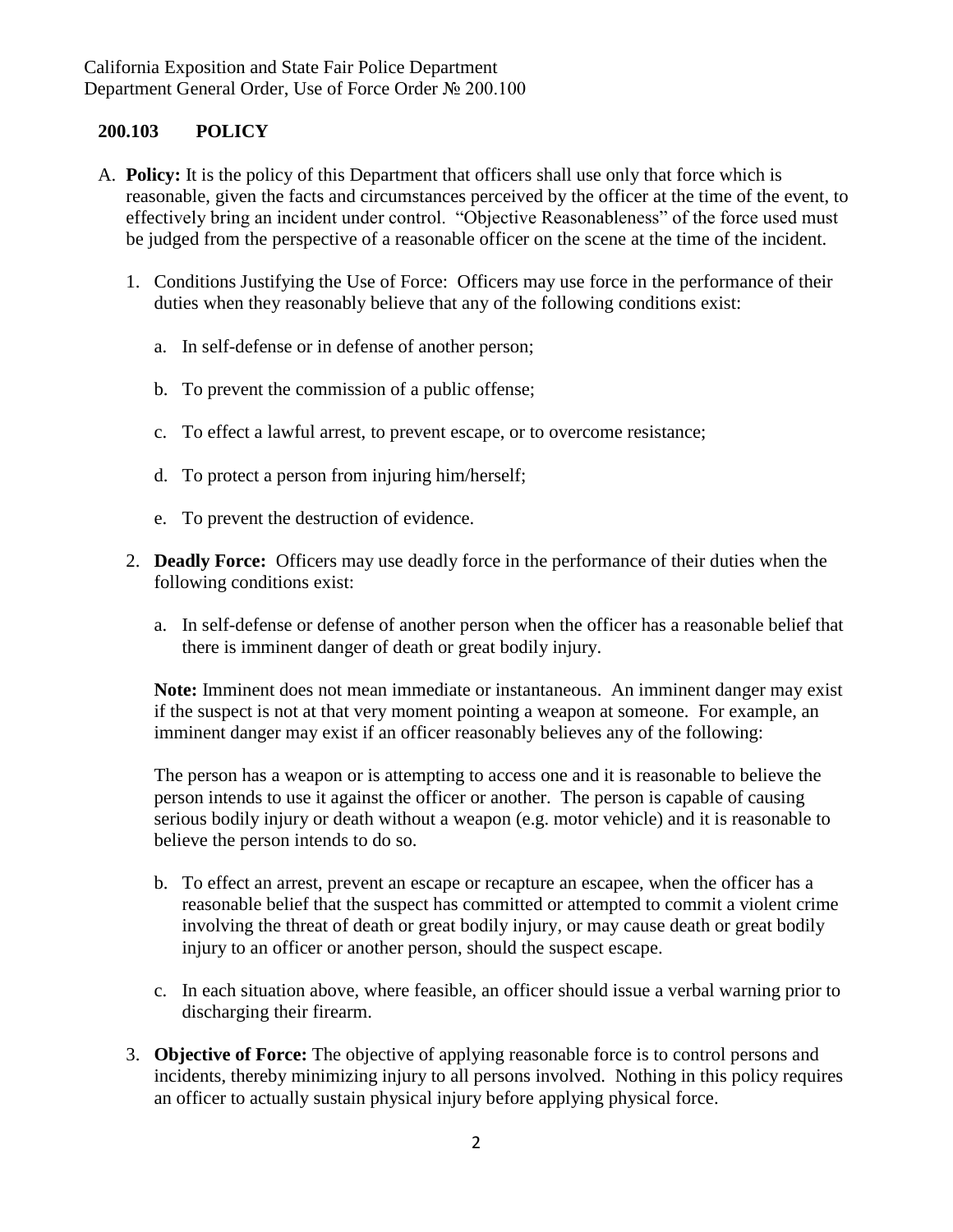# **200.104 USE OF FORCE OPTIONS**

A. Examples for the application of various levels of force are provided to officers and do not imply any escalation scale. These examples are not exhaustive, nor are they intended to limit an officer's reasonable response to a perceived threat. (Refer to Annex A)

# **200.105 DUTY TO INTERCEDE**

A. Any officer present and observing another officer using force that is clearly beyond that which is objectively reasonable under the circumstances shall, when in a position to do so, intercede to prevent the use of unreasonable force. An officer who observes another employee use force that exceeds the degree of force permitted by law should promptly report these observations to a supervisor.

## **200.106 REPORTING**

- A. Incidents of Use of Force: Any use of force, which results in a visible or reported injury, or involves the use of firearms, impact weapons, chemical weapons, or vehicles, shall be documented. The use of particular weapons, such as chemical weapons, may also require the completion of additional forms as required by department policy and/or state law. This includes any incident as outlined in 835(a) PC.
- B. Medical Considerations: Prior to booking or release, medical assistance shall be obtained for any person who exhibits signs of physical distress, who has sustained visible injury, expresses complaint of injury or continuing pain, or who was rendered unconscious. Any individual exhibiting signs of physical distress after an encounter should be continuously monitored until he/she can be medically assessed.
- C. Based on an officer's initial assessment of the nature and extent of the subject's injuries, medical assistance may consist of examination by fire personnel, paramedics, hospital staff or medical staff at the jail. If any such individual refuses medical attention, such a refusal shall be fully documented in related reports and, whenever practicable, should be witnessed by another officer and/or medical personnel. If a recording is made of the contact or an interview with the individual, any refusal should be included in the recording, if possible.
- D. The on-scene supervisor, or if not available, the primary handling officer shall ensure that any person providing medical care or receiving custody of a person following any use of force is informed that the person was subjected to force. This notification shall include a description of the force used and any other circumstances the officer reasonably believes would be potential safety or medical risks to the subject (e.g. prolonged struggle, extreme agitation, impaired respiration).
- E. Persons who exhibit extreme agitation, violent irrational behavior accompanied by profuse sweating, extraordinary strength beyond their physical characteristics and imperviousness to pain (sometimes called excited delirium), or who require a protracted physical encounter with multiple officers to be brought under control, may be at an increased risk of sudden death. Calls involving these persons should be considered medical emergencies. Officers who reasonable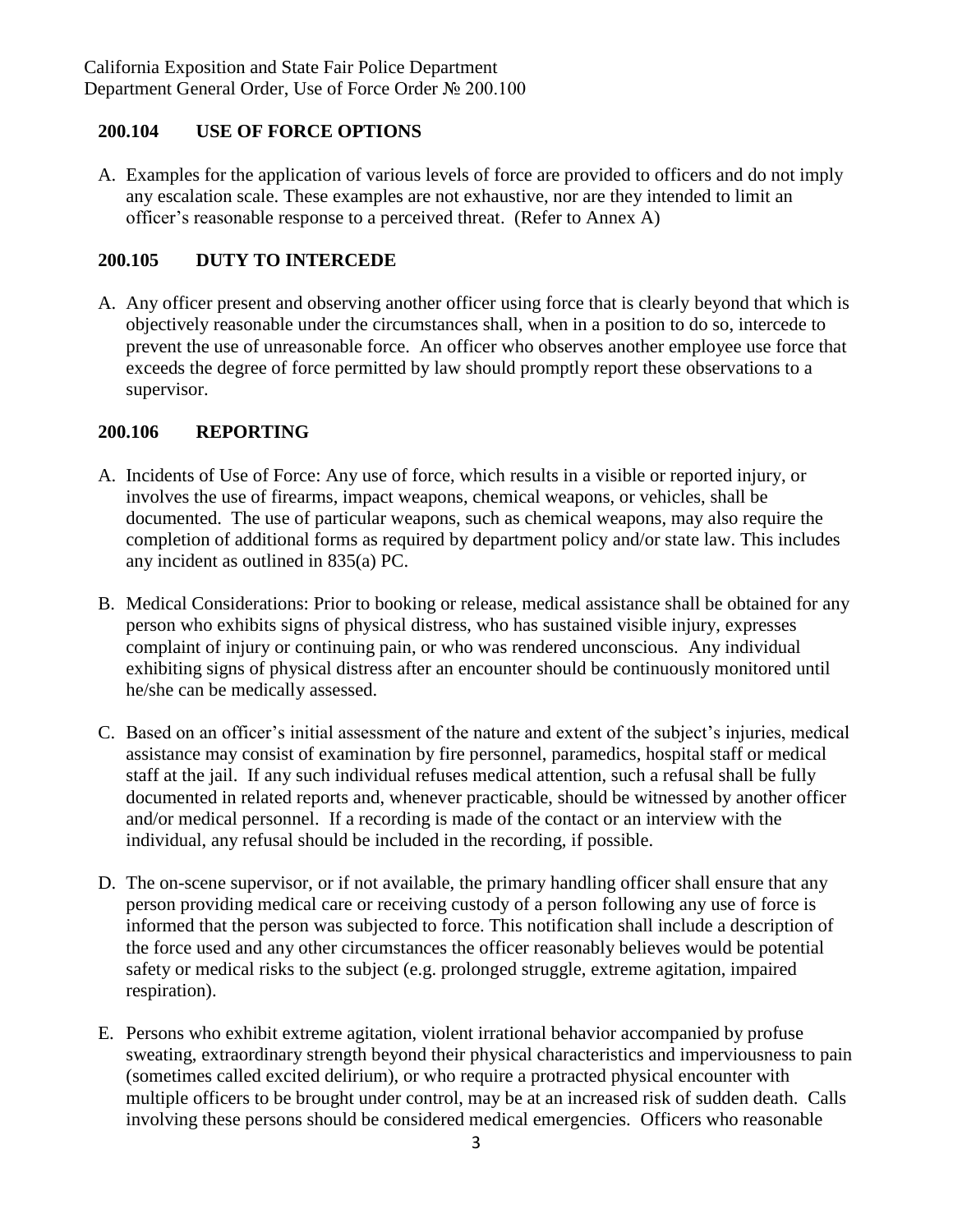suspect a medical emergency should request medical assistance as soon as practicable and have medical personnel stage nearby, if appropriate.

- F. Reporting the Use of Force: Any use of force, pursuant to this policy, by a member of this department shall be documented properly, completely and accurately in an appropriate report. The officer should articulate the factors perceived and why he/she believed the use of force was reasonable under the circumstances. The complete use of force report, whether an incident, pursuit, casualty, or crime report, shall include, but is not limited to, the following:
	- 1. Reason for response or enforcement activity.
	- 2. Witnesses/Suspects' behavior upon arrival of officers.
	- 3. Suspects' actions and statements prior to arrest/use of force.
	- 4. Differences in physical odds; i.e. height/weight, alcohol/drug intoxication, demonstrated fighting skill.
	- 5. Type and amount of resistance offered.
	- 6. Type of force used to overcome resistance.
	- 7. Medical treatment requested and whom by provided.
	- 8. Time of supervisory notification and to whom.
	- 9. Third party witnesses statements.
	- 10. Evidence collected, including description of injuries.
- G. Supervisory Notification: Supervisory notification shall be made as soon as practical following the application of force in any of the following circumstances:
	- 1. The application caused a visible injury.
	- 2. The application would lead a reasonable officer to conclude that the individual may have experienced more than momentary discomfort.
	- 3. The individual subjected to the force complained of an injury or continuing pain.
	- 4. The individual indicates the intent to pursue litigation.
	- 5. Any application of chemical agents.
	- 6. Any application of a conducted electrical weapon.
	- 7. Any application of a restraint device.
	- 8. The individual subjected to the force was rendered unconscious.
	- 9. An individual was struck or kicked.
	- 10. An individual alleges any of the above occurred.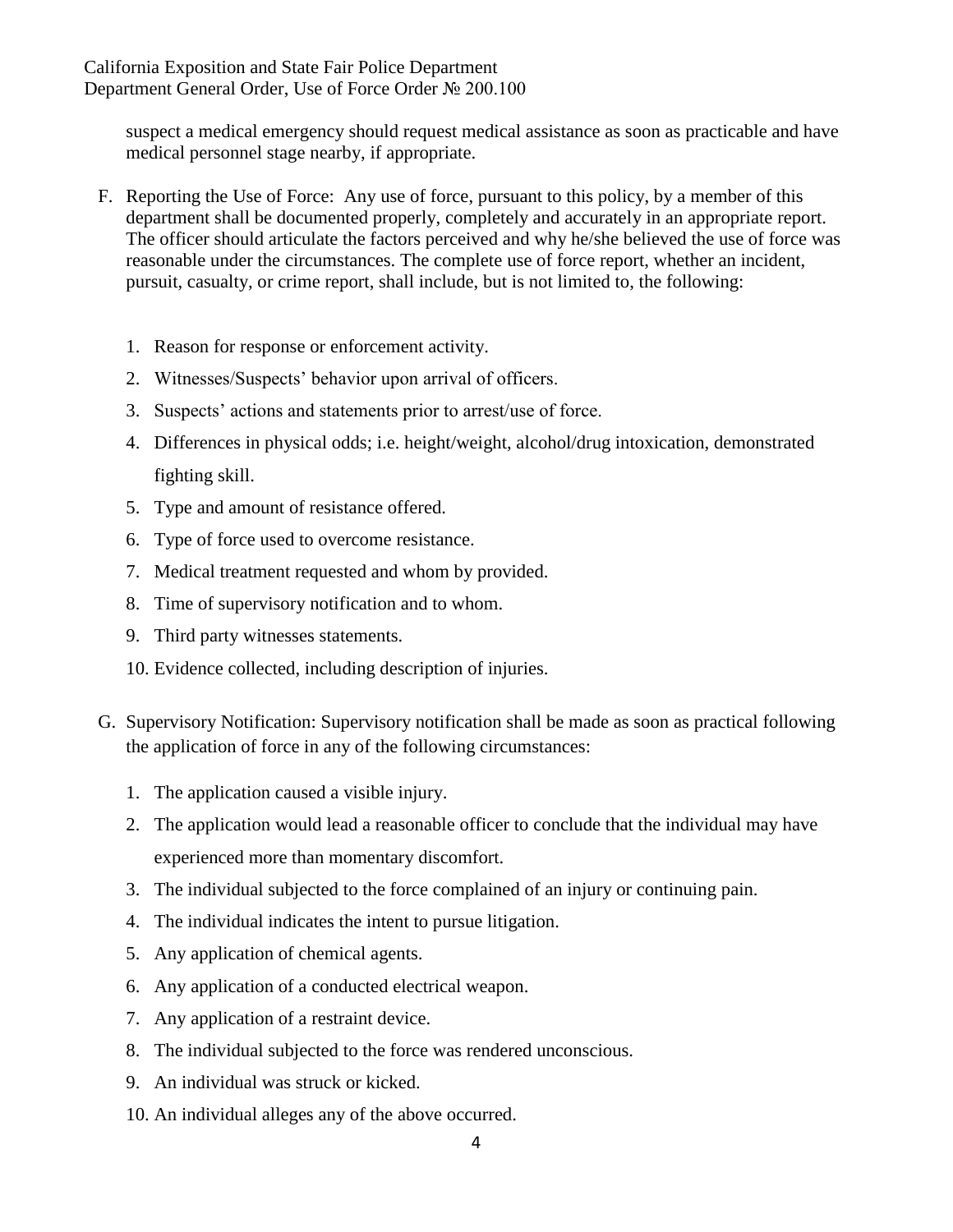- H. Supervisor Responsibility: When a supervisor is able to respond to an incident in which there has been a reported application of force, the supervisor is expected to:
	- 1. Obtain the basic facts from the involved officers. Absent an allegation of misconduct or excessive force, this will be considered a routine contact in the normal course of duties.
	- 2. Ensure that any injured parties are examined and treated.
	- 3. When possible, separately obtain a recorded interview with the subject upon whom force was applied. If this interview is conducted with the person having voluntarily waived his/her Miranda Rights, the following shall apply:
		- a. The content of the interview should not be summarized or included in any related criminal charges.
		- b. The fact that a recorded interview was conducted should be documented and included as part of the incident reporting process.
		- c. The recording of the interview should be distinctly marked for retention until all potential for civil litigation has expired.
	- 4. Once any initial medical assessment has been completed or first aid has been rendered, ensure that photographs have been taken of any areas involving visible injury or complaint of pain, as well as overall photographs of uninjured areas. These photographs should be retained until all potential for civil litigation has expired.
		- a. Identify any witnesses not already included in related reports.

## **200.107 DEBRIEFING**

A. Management and/or supervisory personnel shall plan and facilitate debriefings of any use of force incidents which result in serious bodily injury or death to citizens, officers or suspects. The debriefings shall include personnel involved in the incident and any other concerned personnel at the discretion of the coordinating manager/supervisor. They should occur as soon as possible after the incident, but no later than 30 days afterwards.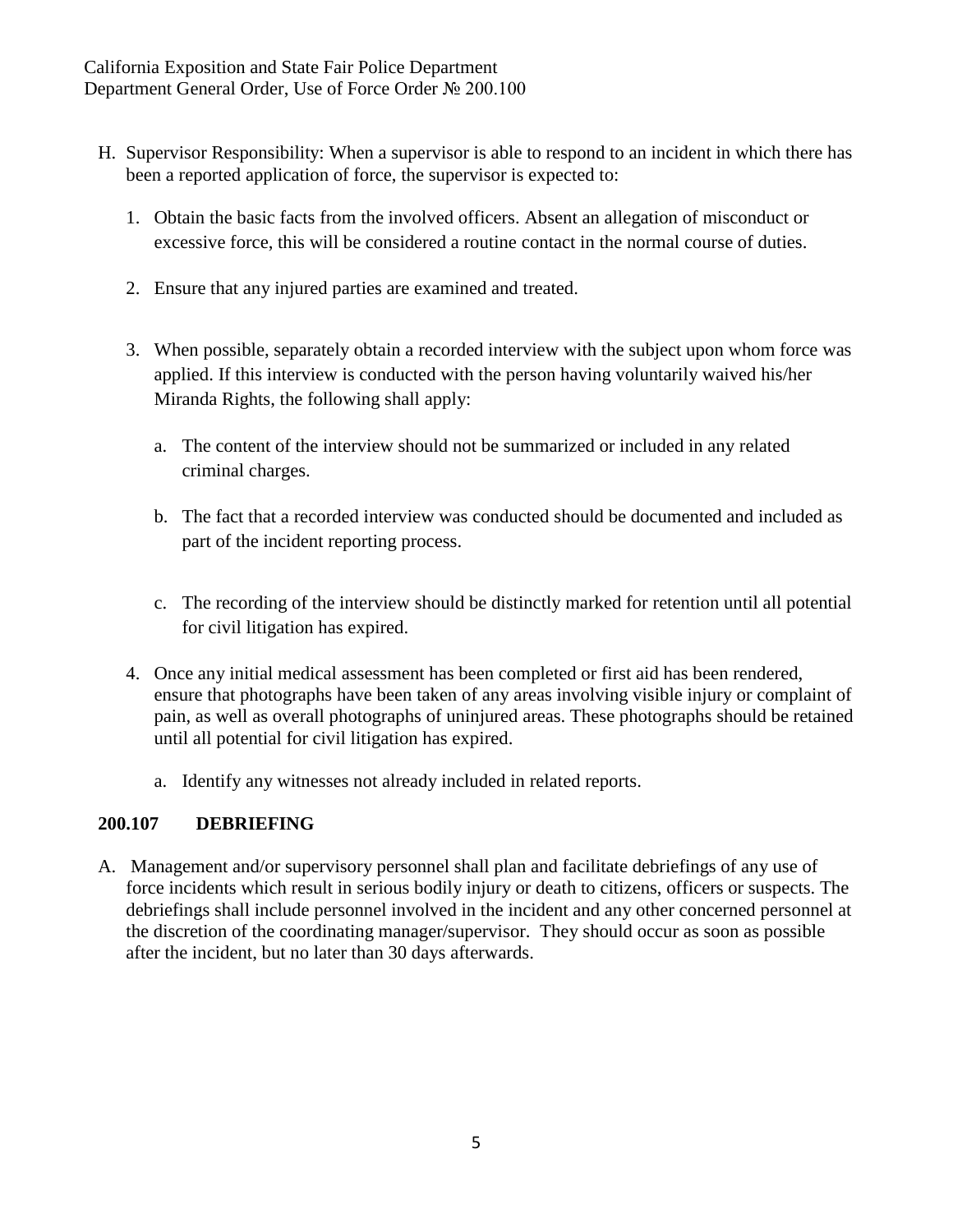#### **ANNEX A**

- 1. Examples of factors which may affect an officer's use of reasonable force:
	- a. Officer/Subject factors (age, size, relative strength, skill level, injury/exhaustion).
	- b. During incidents involving a detention or an arrest of individual(s), where officers are confronted with the formation of a large gathering with a display of crowd unruliness. Because this creates an unsafe environment for the arresting/detaining officers or others, the Department must establish control of the situation by reacting quickly and committing sufficient resources to control the situation. Control must be established in all parts of the involved area so that there are no areas into which the Department cannot go.

Officers shall have an understanding of their ability and/or responsibility to relocate detained individuals to the Police Department in situations where the contact is creating attention and where a crowd is forming and/or becoming unruly (officer safety hazard). Due to unpredictability, this necessary movement shall be made in situations where physical confrontations may be avoided and/or reduced.

- c. Influence of drugs, alcohol, or mental capacity.
- d. Proximity to weapons.
- e. Availability of other options.
- f. Seriousness of the suspected offense.
- g. Potential for injury to citizens, officers, and suspects.
- 2. Types of force which may be applied include, but are not limited to:
	- a. Pain compliance techniques Pain compliance techniques may be effective in controlling a physically or actively resisting individual. Officers may only apply those pain compliance techniques for which they have successfully completed department-approved training. Officers utilizing any pain compliance technique should consider:

The degree to which the application of the technique may be controlled given the level of resistance.

- 1) Whether the officer can comply with the direction or orders of the officer.
- 2) Whether the person has been given sufficient opportunity to comply.

The application of any pain compliance technique shall be discontinued once the officer determines that compliance has been achieved.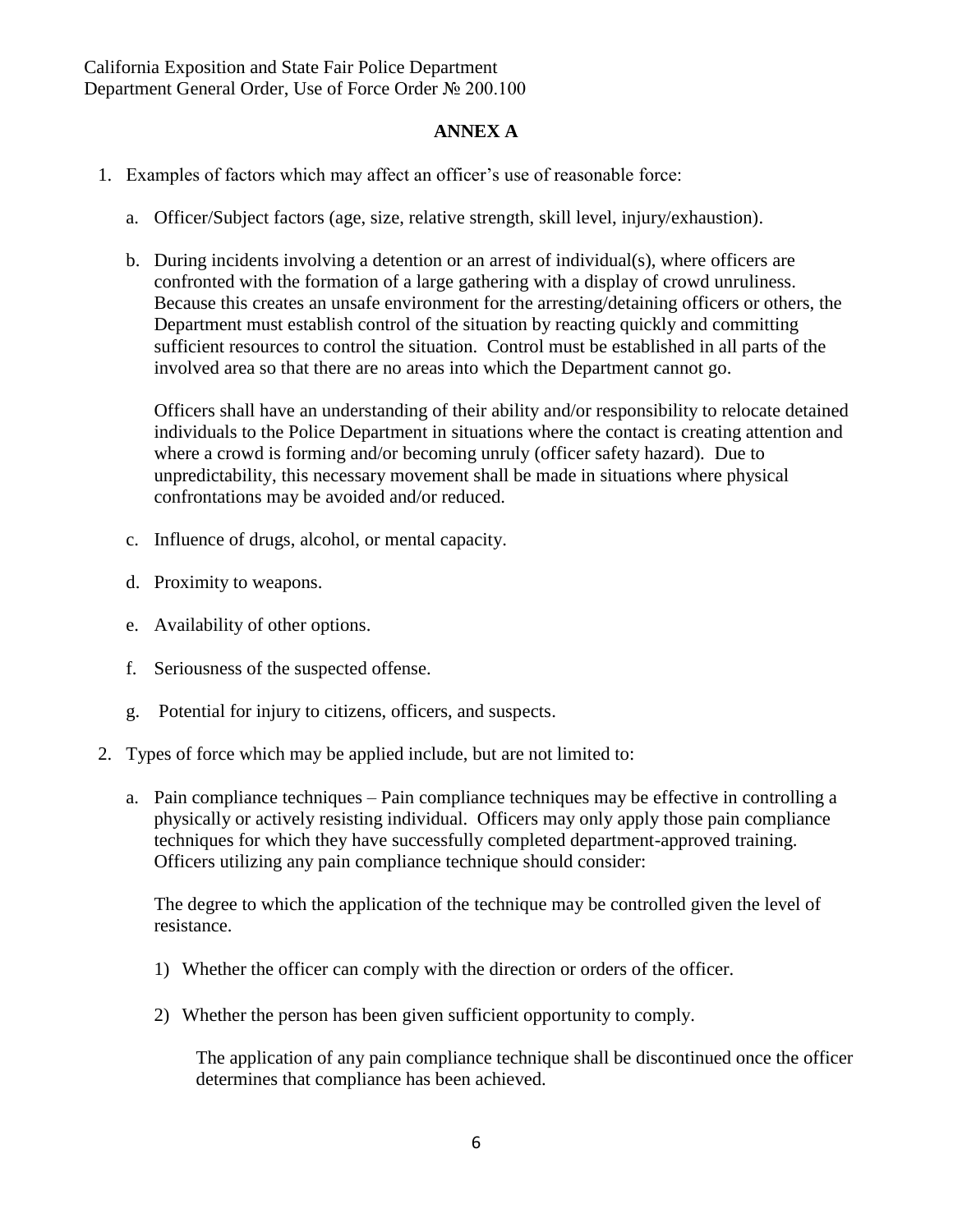California Exposition and State Fair Police Department Department General Order, Use of Force Order № 200.100

- b. Displays of force Physical contact may occur, although physical injury is not likely.
	- 1) Display of impact weapons
	- 2) Display of chemical weapons
	- 3) Display of firearm
		- i. Mere presence
		- ii. Canine or mounted presence
		- iii. Voice commands
		- iv. Physical contact: Directional touching or physical separation of persons, absent the use of a compliance hold.
- c. Application of force Force used may or may not cause injury, depending upon the resistance level of the subject.
	- 1) Use of chemical weapons
	- 2) Use of restraint devices
	- 3) Use of kicks/punches/strikes/grabs/takedowns
	- 4) Use of Control/Compliance holds
	- 5) Canine or mounted application
	- 6) Use of vehicles
	- 7) Use of impact weapons

NOTE: In situations of self-defense of another, where standard weapons are not available or practical, officers may use any weapon at hand, if necessary.

- d. Deadly Force Any force used in which death or serious bodily injury can reasonably be expected.
	- 1) Empty hands
	- 2) Firearms
	- 3) Impact weapons, including weapons of necessity